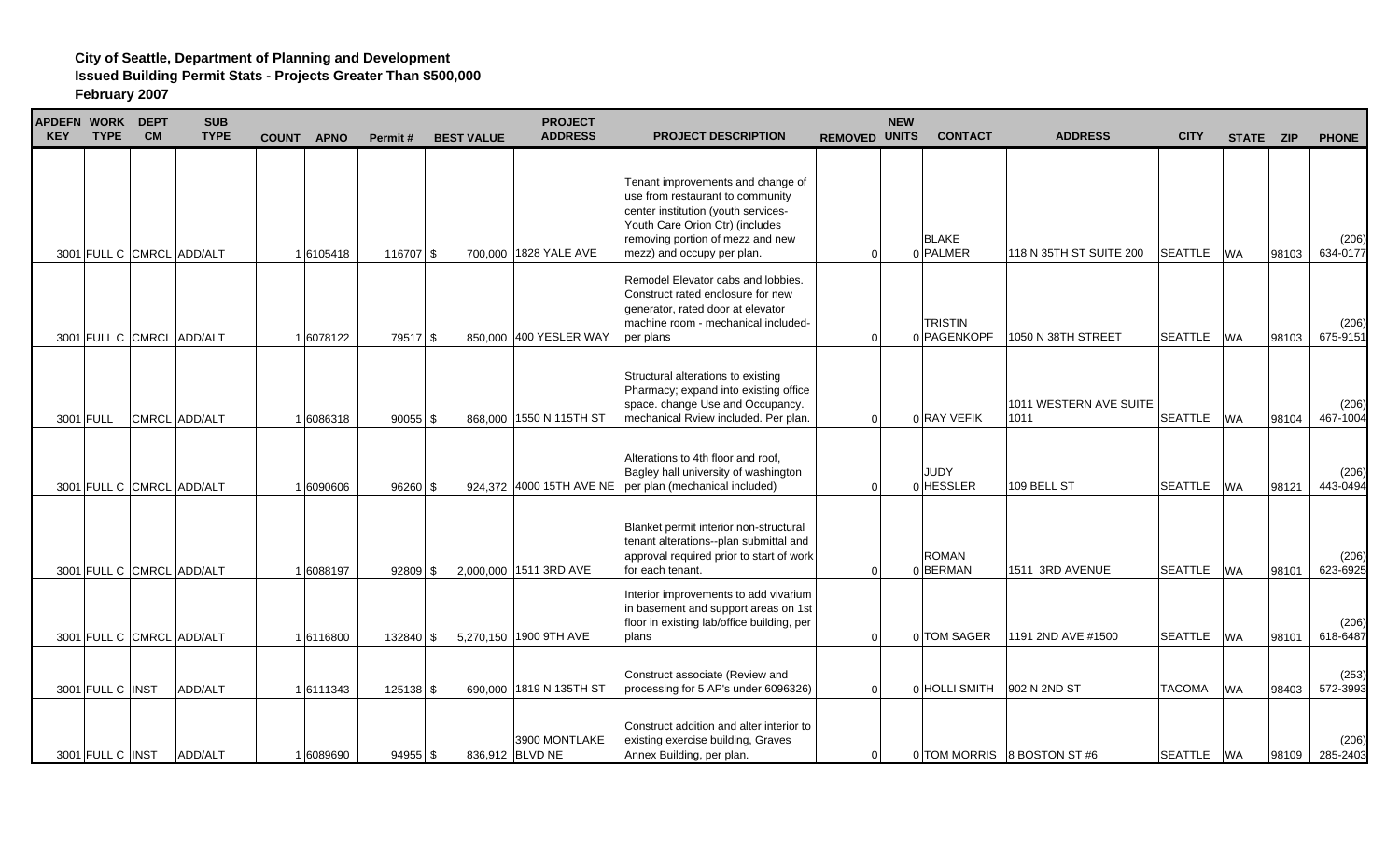| APDEFN WORK DEPT<br><b>KEY</b> | <b>TYPE</b>             | <b>CM</b> | <b>SUB</b><br><b>TYPE</b>          | <b>COUNT</b><br><b>APNO</b> | Permit#     | <b>BEST VALUE</b>          | <b>PROJECT</b><br><b>ADDRESS</b> | <b>PROJECT DESCRIPTION</b>                                                                                                                                                                                              | <b>REMOVED UNITS</b> | <b>NEW</b> | <b>CONTACT</b>                  | <b>ADDRESS</b>                                | <b>CITY</b>                 |           | STATE ZIP | <b>PHONE</b>      |
|--------------------------------|-------------------------|-----------|------------------------------------|-----------------------------|-------------|----------------------------|----------------------------------|-------------------------------------------------------------------------------------------------------------------------------------------------------------------------------------------------------------------------|----------------------|------------|---------------------------------|-----------------------------------------------|-----------------------------|-----------|-----------|-------------------|
|                                | 3001 FULL C INST        |           | ADD/ALT                            | 1 6111342                   | $125137$ \$ |                            | 890,000 1819 N 135TH ST          | Construct associate (Review and<br>processing for 5 AP's under 6096326)                                                                                                                                                 | $\Omega$             |            | 0 HOLLI SMITH                   | 902 N 2ND ST                                  | <b>TACOMA</b>               | <b>WA</b> | 98403     | (253)<br>572-3993 |
|                                | 3001 FULL C INST        |           | ADD/ALT                            | 1 6096326                   | 104330 \$   |                            | 2,100,000 1819 N 135TH ST        | Alterations to existing main High<br>School, Science bldg., Technology<br>bldg., Math bldg. & portable bldgs.per<br>plan. (Review and processing for 5<br>AP's under<br>6096326).(6111342,6111343,611134<br>4,6112964). | $\Omega$             |            | 0 HOLLI SMITH                   | 902 N 2ND ST                                  | TACOMA                      | <b>WA</b> | 98403     | (253)<br>572-3993 |
|                                | 3001 FULL C INST        |           | ADD/ALT                            | 1 6075930                   |             | 77119 \$ 10,500,000 WAY NE | 5801 SAND POINT                  | New addition and renovation to<br>existing church. Approx 35,000<br>SqFt.per plans                                                                                                                                      | $\Omega$             |            | <b>MARLIN</b><br>0GABBERT       | 18422 103RD AVE NE                            | <b>BOTHELL</b>              | <b>WA</b> | 98011     | (425)<br>482-7987 |
|                                | 3001 FULL C INST        |           | ADD/ALT                            | 1 6111281                   |             | 125054 \$ 12,000,000 ST    | 1705 NE PACIFIC                  | Substantial Alterations to existing G &<br>H Wings (UW Health Science Center)<br>and occupy per plans. Includes<br>Mechanical Work.                                                                                     | $\Omega$             |            | n AL BRYANT                     | 108 1ST AV S #200                             | SEATTLE WA                  |           | 98104     | (206)<br>340-1552 |
| <b>COMMERCIAL ADD/ALT</b>      |                         |           |                                    | 12                          |             | \$37,629,434               |                                  |                                                                                                                                                                                                                         | $\mathbf{0}$         | $\Omega$   |                                 |                                               |                             |           |           |                   |
|                                | 3003 FULL C CMRCL CHILD |           |                                    | 16128073                    | 148289 \$   |                            | 500,000 701 5TH AVE              | Blanket Permit for interior non-<br>structural alterations to the 52nd floor<br><b>Wilson Sonsini</b>                                                                                                                   |                      |            | <b>ROSALYN</b><br><b>BRADON</b> | 701 5TH AV SUITE 4000                         | <b>SEATTLE</b>              | <b>WA</b> | 98104     | (206)<br>262-5413 |
|                                | 3003 FULL C CMRCL CHILD |           |                                    | 16121721                    | 139578 \$   |                            | 753,975 1101 2ND AVE             | <b>Blanket Permit for interior non-</b><br>structural alterations. 6th Floor and<br>bldg 1.                                                                                                                             |                      |            | <b>JOHN</b><br><b>STORMONT</b>  | 701 5TH AVE SUITE 4000                        | <b>SEATTLE</b>              | <b>WA</b> | 98126     | (206)<br>654-2116 |
|                                | 3003 FULL C CMRCL CHILD |           |                                    | 1 6128057                   | 148270 \$   | 867,100 AVE N              | 10330 MERIDIAN                   | Non-structural alterations to existing<br>medical office, NW Hospital sports<br>Medicine clinic.                                                                                                                        |                      |            |                                 | ERINN BURKE 1550 N 115TH ST, MS D-165 SEATTLE |                             | <b>WA</b> | 98133     | (206)<br>368-1471 |
|                                | 3003 FULL C CMRCL CHILD |           |                                    | 1 6125770                   | 145158 \$   |                            | 4,565,670 307 TERRY AVE N        | Interior non-structural alterations<br>levels Ground through 4, for Group<br>Health, occupy per plan.                                                                                                                   |                      |            | <b>JODI</b><br>PATTERSON        | 26456 MARINE VIEW DR S                        | <b>DES</b><br><b>MOINES</b> | <b>WA</b> | 98198     | (425)<br>681-4718 |
|                                |                         |           | <b>BLANKET TENNANT IMPROVEMENT</b> | $\boldsymbol{\Lambda}$      |             | 6,686,745                  |                                  |                                                                                                                                                                                                                         | $\mathbf{0}$         | $\Omega$   |                                 |                                               |                             |           |           |                   |
|                                |                         |           | 1004 FULL C CMRCL MECHANICAL       | 16122869                    | $141118$ \$ |                            | 503,333 1001 4TH AVE             | Install (1) code compliant WSHP for<br>server room, (1) Fractional HP<br>Exhaust for server, (25) series fan-<br>powered VAV boxes with duct &<br>diffusers. Floors 28 - 31                                             |                      |            |                                 | DANI MEYERS 1221 2ND AV N                     | <b>KENT</b>                 | <b>WA</b> | 98032     | (206)<br>575-9700 |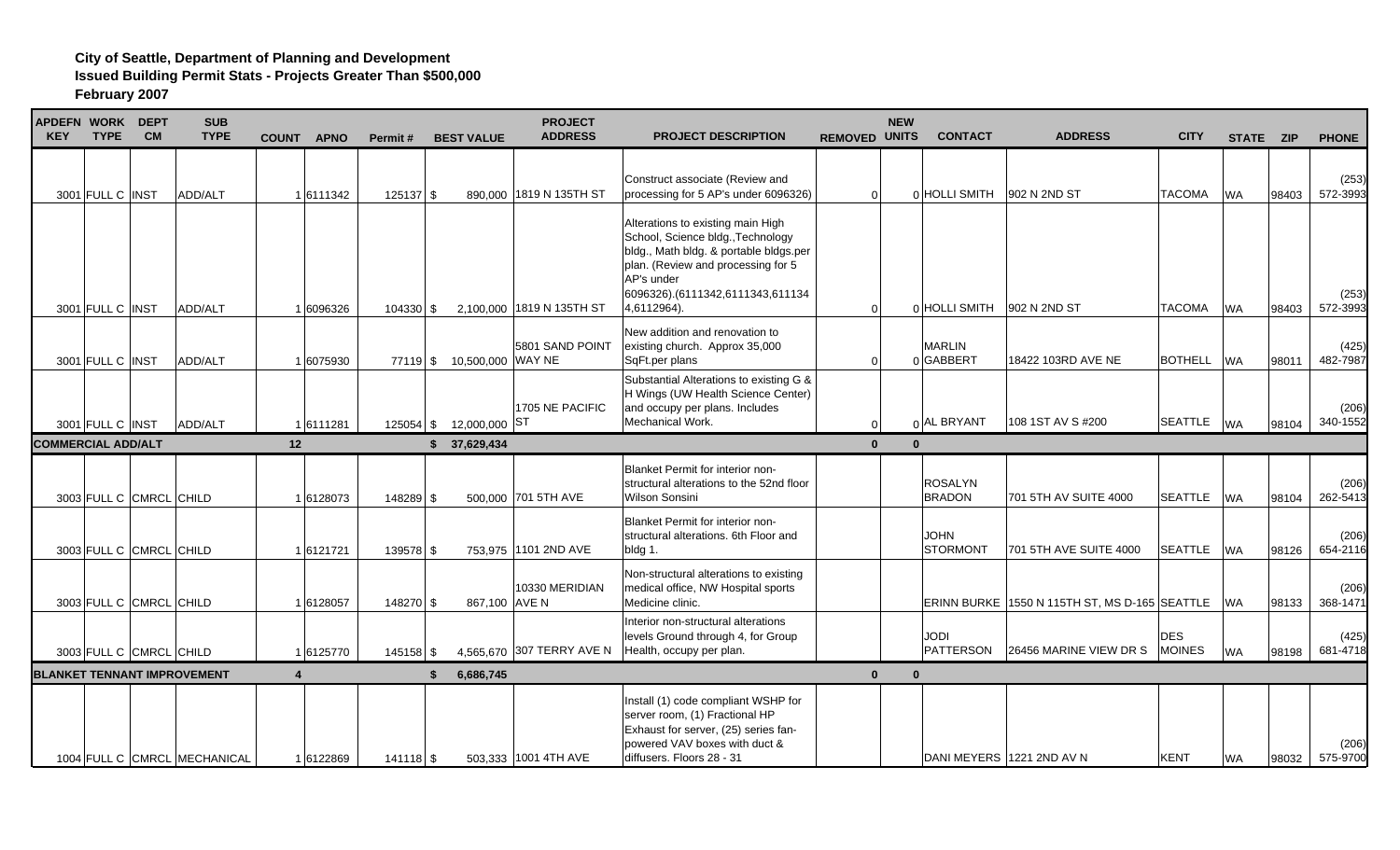| APDEFN WORK DEPT<br><b>KEY</b> | <b>TYPE</b> | <b>CM</b>             | <b>SUB</b><br><b>TYPE</b>    | <b>COUNT</b>   | <b>APNO</b> | Permit#     | <b>BEST VALUE</b> | <b>PROJECT</b><br><b>ADDRESS</b>          | <b>PROJECT DESCRIPTION</b>                                                                                                                                                                                                                                                                                                          | <b>REMOVED UNITS</b> | <b>NEW</b> | <b>CONTACT</b>               | <b>ADDRESS</b>                       | <b>CITY</b>                 | STATE ZIP |       | <b>PHONE</b>      |
|--------------------------------|-------------|-----------------------|------------------------------|----------------|-------------|-------------|-------------------|-------------------------------------------|-------------------------------------------------------------------------------------------------------------------------------------------------------------------------------------------------------------------------------------------------------------------------------------------------------------------------------------|----------------------|------------|------------------------------|--------------------------------------|-----------------------------|-----------|-------|-------------------|
|                                |             |                       | 1004 FULL C CMRCL MECHANICAL |                | 16121089    | 138659 \$   | 563,000 W         | 401 ELLIOTT AVE                           | Intall cooling to one data room 1st<br>floor using Liebert computer room A/C<br>units and a Liebert dry cooler. Also,<br>provide cooling for lab on 2nd floor<br>using two rooftop units with<br>associated ductwork.                                                                                                               |                      |            | <b>TONY</b><br><b>MORENO</b> | PO BOX 24567                         | SEATTLE WA                  |           | 98124 | (206)<br>832-8462 |
| <b>MECHANICAL ONLY</b>         |             |                       |                              | $\overline{2}$ |             |             | 1,066,333<br>\$   |                                           |                                                                                                                                                                                                                                                                                                                                     | $\mathbf{0}$         | $\Omega$   |                              |                                      |                             |           |       |                   |
|                                |             | 3001 FULL C CMRCL NEW |                              |                | 1 6094381   | $101614$ \$ | 649,141 WAY S     | 7114 ML KING JR                           | Construction of a 6,400 sq ft<br>commercial bldg with retail space on<br>ground floor (separate permit to<br>occupy retail) of a family dentistry<br>practice on the 2nd floor. 2000 sf of<br>the 2nd floor will be a existing building<br>relocated from 7148 martin luther king<br>jr way S. and occupy per plan (MUP<br>2402410) | $\Omega$             |            | STIG<br>0 CARLSON            | 1053 NE SUMMITT LOOP                 | <b>COUP</b><br><b>VILLE</b> | <b>WA</b> | 98239 | (206)<br>265-1750 |
|                                |             | 3001 FULL C CMRCL NEW |                              |                | 16118658    | 135426 \$   | 729,632 N         |                                           | Phase 2 - Foundation &<br>Superstructure. Accessory streetcar<br>maintenance facility, per plans.<br>318 FAIRVIEW AVE Shoring and excavation under Phase<br>One #6082809                                                                                                                                                            | $\Omega$             |            | <b>MAHLON</b><br>0 CLEMENTS  | 925 4TH AVE SUITE 2400               | <b>SEATTLE</b>              | <b>WA</b> | 98104 | (206)<br>521-3447 |
|                                |             | 3001 FULL C CMRCL NEW |                              |                | 1 6095483   | 103176 \$   |                   | 2280 W<br>861,259 COMMODORE WAY 6088005). | Construct associate (review and<br>processing for (5) a/p #s under                                                                                                                                                                                                                                                                  | $\Omega$             |            |                              | 1 LARRY ALLEN 26456 MARINE VIEW DR S | <b>DES</b><br><b>MOINES</b> | <b>WA</b> | 98198 | (206)<br>914-5820 |
|                                |             | 3001 FULL C CMRCL NEW |                              |                | 1 6088005   | $92541$ \$  |                   | 2296 W                                    | Construct (5) office bldgs each with<br>(1) attached caretaker dwelling unit<br>including unenclosed accessory<br>parking and occupy, per<br>MUP#2502867 and plans (review and<br>processing for (5) a/p #s under<br>6088005). This permit is to build only<br>1,218,421 COMMODORE WAY one of the five buildings. Building A.       | $\overline{0}$       |            |                              | 5 LARRY ALLEN 26456 MARINE VIEW DR S | <b>DES</b><br><b>MOINES</b> | <b>WA</b> | 98198 | (206)<br>914-5820 |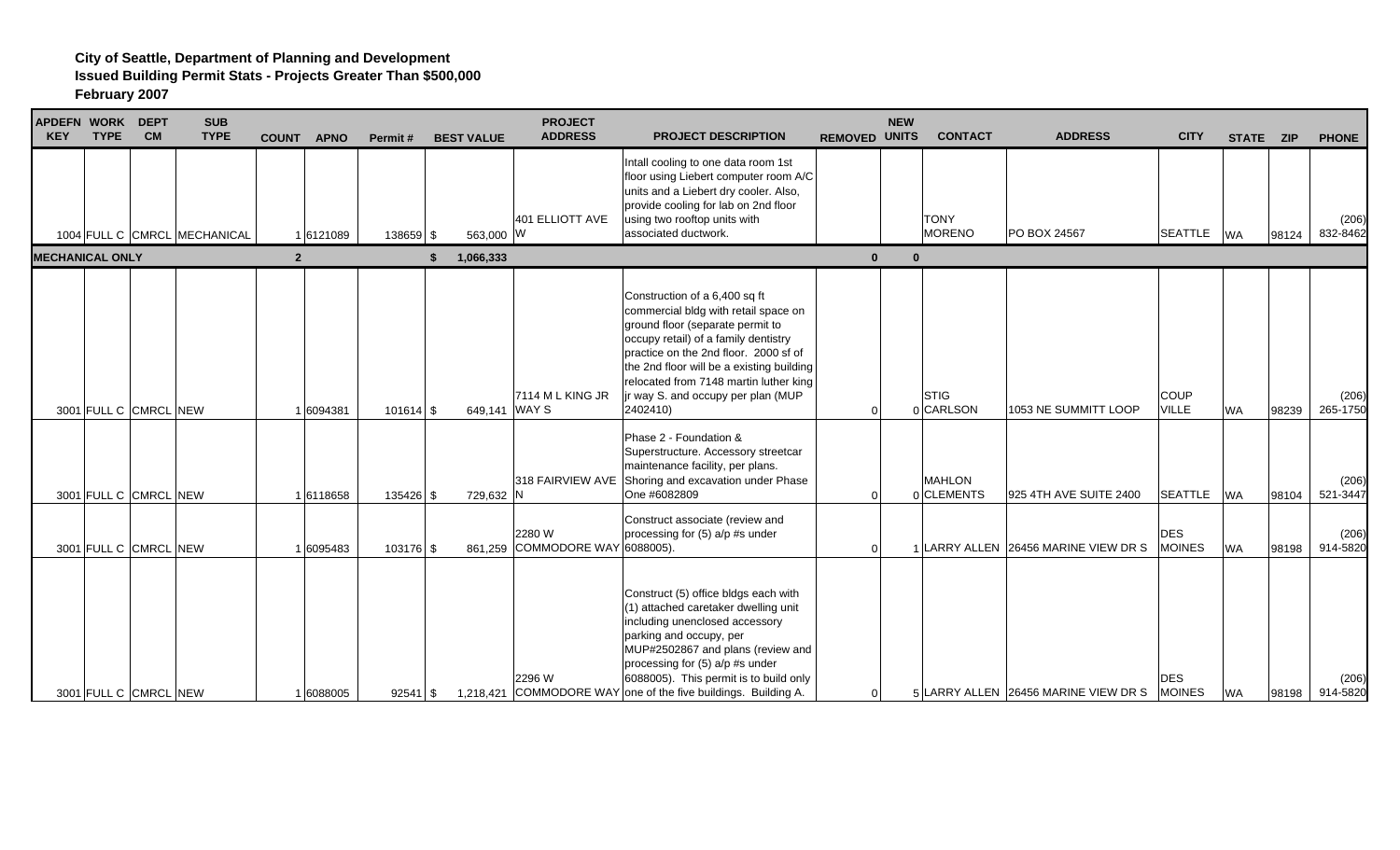| <b>APDEFN WORK DEPT</b><br><b>KEY</b> | <b>TYPE</b> | <b>CM</b>             | <b>SUB</b><br><b>TYPE</b> |  | COUNT APNO | Permit#             | <b>BEST VALUE</b> | <b>PROJECT</b><br><b>ADDRESS</b>            | <b>PROJECT DESCRIPTION</b>                                                                                                                                                                                                                                             | <b>REMOVED UNITS</b> |          | <b>NEW</b> | <b>CONTACT</b>      | <b>ADDRESS</b>                         | <b>CITY</b>                 | STATE ZIP |       | <b>PHONE</b>      |
|---------------------------------------|-------------|-----------------------|---------------------------|--|------------|---------------------|-------------------|---------------------------------------------|------------------------------------------------------------------------------------------------------------------------------------------------------------------------------------------------------------------------------------------------------------------------|----------------------|----------|------------|---------------------|----------------------------------------|-----------------------------|-----------|-------|-------------------|
|                                       |             | 3001 FULL C CMRCL NEW |                           |  | 1 6095480  | $103173$ \$         |                   | 2292 W                                      | Construct (5) office bldgs each with<br>(1) attached caretaker dwelling unit<br>and unenclosed accessory parking<br>and occupy, per MUP#2502867 and<br>plans (review and processing for (5)<br>1,223,700 COMMODORE WAY $\vert a/p \rightleftharpoons a$ under 6088005) |                      | $\Omega$ |            |                     | 1 LARRY ALLEN 26456 MARINE VIEW DR S   | DES<br><b>MOINES</b>        | <b>WA</b> | 98198 | (206)<br>914-5820 |
|                                       |             | 3001 FULL C CMRCL NEW |                           |  | 1 6069500  | 70234 \$            | 1,248,130 WAY NE  | 12513 LAKE CITY                             | Construct new commercial bldg along<br>Lake City Way, with rental spaces for<br>8 future tenants, and occupy per<br>plans.                                                                                                                                             |                      | $\Omega$ |            | 0 HOWARD LEE 280    | 8383 158TH AVE NE SUITE                | REDMOND WA                  |           | 98052 | (425)<br>885-4300 |
|                                       |             | 3001 FULL C CMRCL NEW |                           |  | 16101369   | $111213$ \$         | 1,250,000 AVE N   | 13242 AURORA                                | Phase 1 / 2: Construction of new<br>permanant shoring wall and<br>excavation only, per plans. (For future<br>construction of 2 new commercial<br>buildings)                                                                                                            |                      | $\Omega$ |            | 0 THOMAS LEE        | 10510 NE MORTHRUP WY<br><b>STE 120</b> | KIRKLAND WA                 |           | 98033 | (425)<br>889-9500 |
|                                       |             | 3001 FULL C CMRCL NEW |                           |  | 6069126    | 69815 \$            |                   | 1,291,840 3018 NE 125TH ST                  | Construct new Bartell Drug store and<br>occupy per plan.                                                                                                                                                                                                               |                      | $\Omega$ |            | 0 HOWARD LEE        | 8383 158TH AVE NE SUITE<br>280         | REDMOND WA                  |           | 98052 | (425)<br>885-4300 |
|                                       |             | 3001 FULL C CMRCL NEW |                           |  | 1 6095482  | $103175$ \$         |                   | 2284 W<br>1,657,080 COMMODORE WAY 6088005). | Construct associate (review and<br>processing for (5) a/p #s under                                                                                                                                                                                                     |                      | O        |            |                     | LARRY ALLEN 26456 MARINE VIEW DR S     | <b>DES</b><br><b>MOINES</b> | <b>WA</b> | 98198 | (206)<br>914-5820 |
|                                       |             | 3001 FULL C CMRCL NEW |                           |  | 6095481    | $103174$ \$         |                   | 2288 W<br>1,659,433 COMMODORE WAY 6088005). | Construct associate (review and<br>processing for (5) a/p #s under                                                                                                                                                                                                     |                      | $\Omega$ |            |                     | LARRY ALLEN 26456 MARINE VIEW DR S     | <b>DES</b><br><b>MOINES</b> | <b>WA</b> | 98198 | (206)<br>914-5820 |
|                                       |             | 3001 FULL C CMRCL NEW |                           |  | 1 6101366  | $111211$ $\sqrt{5}$ | 5,183,500 AVE N   | 13244 AURORA                                | Phase 2 of 2 - Construct new<br>commercial building (L.A. Fitness)<br>and occupy per plans. Includes<br>surface parking for entire site per<br>plans.                                                                                                                  |                      | $\Omega$ |            |                     | 0 JOEL WILBUR 710 2ND AVE #1260        | <b>SEATTLE</b>              | <b>WA</b> | 98104 | (206)<br>287-1512 |
|                                       |             | 3001 FULL C CMRCL NEW |                           |  | 1 6083686  | 86139 \$            |                   | 5,250,000 818 STEWART ST                    | Phase I of II for construction of a high-<br>rise mixed occupancy structure.<br>Install shoring, excavation, foundation<br>and base structure to grade per plan.                                                                                                       |                      | $\Omega$ |            | JODI<br>0 PATTERSON | 26456 MARINE VIEW DR S                 | DES<br><b>MOINES</b>        | <b>WA</b> | 98198 | (425)<br>681-4718 |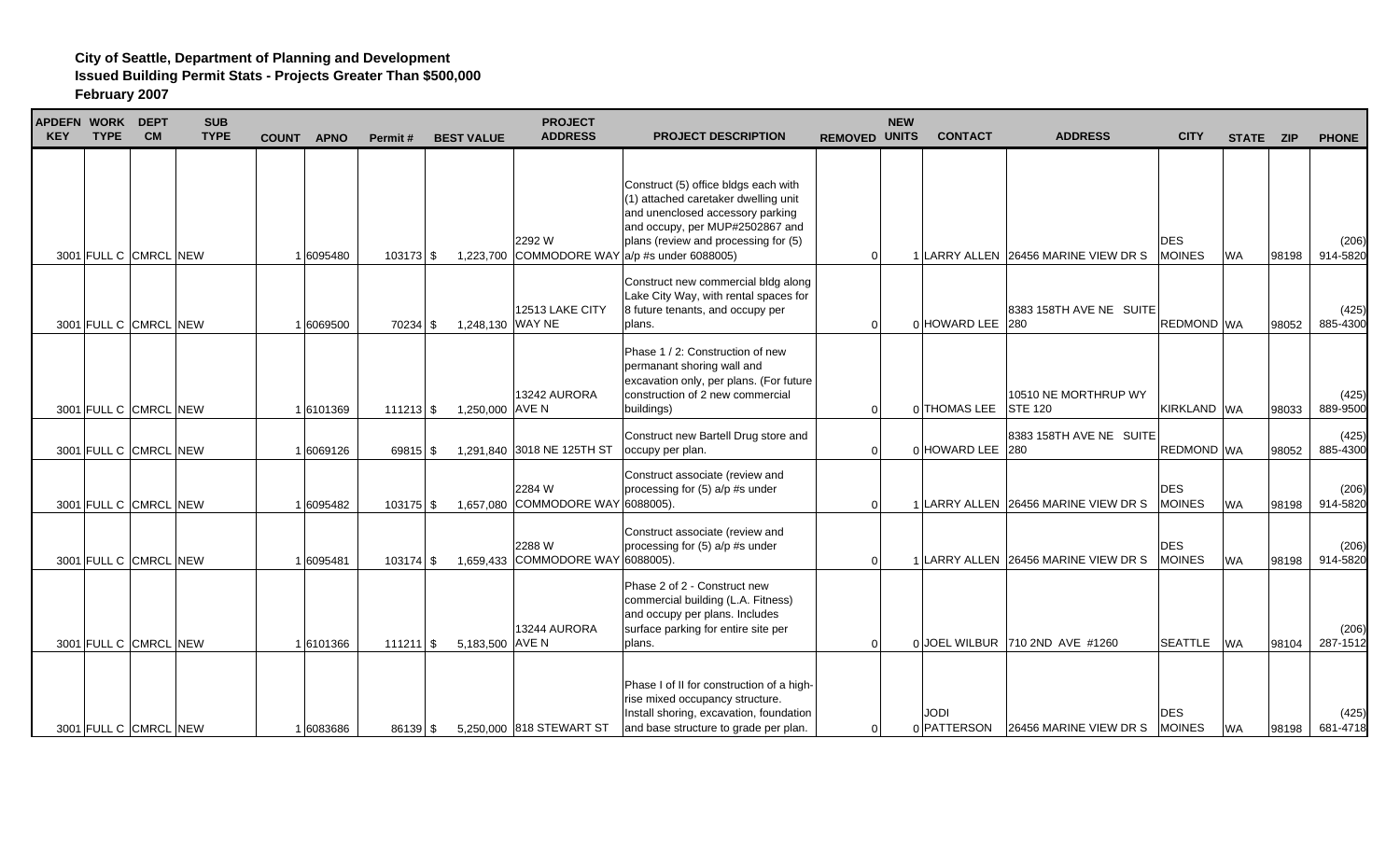| <b>APDEFN WORK DEPT</b><br><b>KEY</b> | <b>TYPE</b> | <b>CM</b>             | <b>SUB</b><br><b>TYPE</b> | <b>COUNT</b><br><b>APNO</b> | Permit#    | <b>BEST VALUE</b>      | <b>PROJECT</b><br><b>ADDRESS</b>    | <b>PROJECT DESCRIPTION</b>                                                                                                                                                                                                                                | <b>REMOVED UNITS</b> | <b>NEW</b> | <b>CONTACT</b>                 | <b>ADDRESS</b>                               | <b>CITY</b>        | STATE ZIP |       | <b>PHONE</b>      |
|---------------------------------------|-------------|-----------------------|---------------------------|-----------------------------|------------|------------------------|-------------------------------------|-----------------------------------------------------------------------------------------------------------------------------------------------------------------------------------------------------------------------------------------------------------|----------------------|------------|--------------------------------|----------------------------------------------|--------------------|-----------|-------|-------------------|
|                                       |             | 3001 FULL C CMRCL NEW |                           | 1 6067012                   | $67527$ \$ |                        | 6,722,788 967 THOMAS ST             | Construct 4 story with 2 basements<br>building with shoring and occupy per<br>plan. Demo being done under a/p<br>6067026.                                                                                                                                 |                      | $\Omega$   | <b>ELZBIETA</b><br>0 ZIELINSKA | 425 PONTIUS AVE N SUITE<br>200               | <b>SEATTLE</b>     | <b>WA</b> | 98109 | (206)<br>344-5700 |
|                                       |             | 3001 FULL C CMRCL NEW |                           | 1 6107828                   | 120076 \$  | 7,677,491 WAY NE       | 4730 UNIVERSITY                     | Phase III of III for construction of a 7-<br>story building/Wood frame structure<br>and architectural, build per plan and<br>occupy.                                                                                                                      |                      | $\Omega$   | <b>NEAL</b><br>125 THOMPSON    | 1102 19TH AVENUE EAST                        | <b>SEATTLE</b>     | <b>WA</b> | 98112 | (206)<br>322-1192 |
|                                       |             | 3001 FULL C CMRCL NEW |                           | 1 6085990                   | $89534$ \$ |                        | 9,000,000 1918 4TH AVE              | Phase II of IV for construction of a<br>high-rise consisting of Condos, below-<br>grade parking, and street level Retail -<br>Foundation & Substructure this permit<br>per plans                                                                          |                      | $\Omega$   |                                | 0 GREG KRAPE 1110 112TH AV NE #500           | <b>BELLEVUE WA</b> |           | 98004 | (425)<br>463-1411 |
|                                       |             | 3001 FULL C CMRCL NEW |                           | 1 6078010                   |            | 79393 \$ 16,912,052 N  |                                     | Construct 5 story biotech research<br>and development bldg (Related to<br>MUP: 2002080), per plans. Some<br>mechanical work included, per plans.<br>No occupancy this permit - separate<br>530 FAIRVIEW AVE   permit required for tenant<br>improvements. |                      | $\Omega$   | <b>BRUCE</b><br>0 DAHLSTROM    | PIER 56, 1201 ALASKAN<br><b>WAY STE, 200</b> | SEATTLE            | <b>WA</b> | 98101 | (206)<br>623-3344 |
|                                       |             | 3001 FULL C CMRCL NEW |                           | 1 6063834                   |            | 76685 \$ 18,267,393 ST | 1818 E MADISON                      | Construct new 6-story mixed use<br>building with underground parking and<br>occupy per plan MUP #2100171,<br>renewed under #2502701.                                                                                                                      |                      | $\Omega$   | SAM<br>129 CAMERON             | <b>185 UNIVERSITY ST</b>                     | <b>SEATTLE</b>     | <b>WA</b> | 98101 | (206)<br>621-9270 |
|                                       |             | 3001 FULL C CMRCL NEW |                           | 1 6088159                   |            |                        | 92756 \$ 21,968,240 1416 NW 46TH ST | Phase II of II for Construction of an<br>indoor Participant Sport and Retail<br>Building w/ Accessory Parking/<br>Building Structure & Architectural<br>Completion/ Occupy per plans + MUP<br>2500969 (Review with 6088151).                              |                      | $\Omega$   | <b>SCOTT W</b><br>0 CLARK      | 169 WESTERN AVE                              | <b>SEATTLE</b>     | <b>WA</b> | 98119 | (206)<br>782-8208 |
|                                       |             | 3001 FULL C CMRCL NEW |                           | 16127341                    |            |                        | 147306 \$ 25,000,000 1635 8TH AVE   | PHASE III A OF IV - (STRUCTURAL<br>ONLY) - CONSTRUCT<br>SUPERSTRUCTURE OF 38 STORY<br>HIGH RISE BLDG, LEVEL 2 TO<br>ROOF, PER PLANS                                                                                                                       |                      | $\Omega$   | <b>CRAIG</b>                   | 0 DAVENPORT 1110 112TH AV NE #500            | <b>BELLEVUE WA</b> |           | 98004 | (425)<br>463-1598 |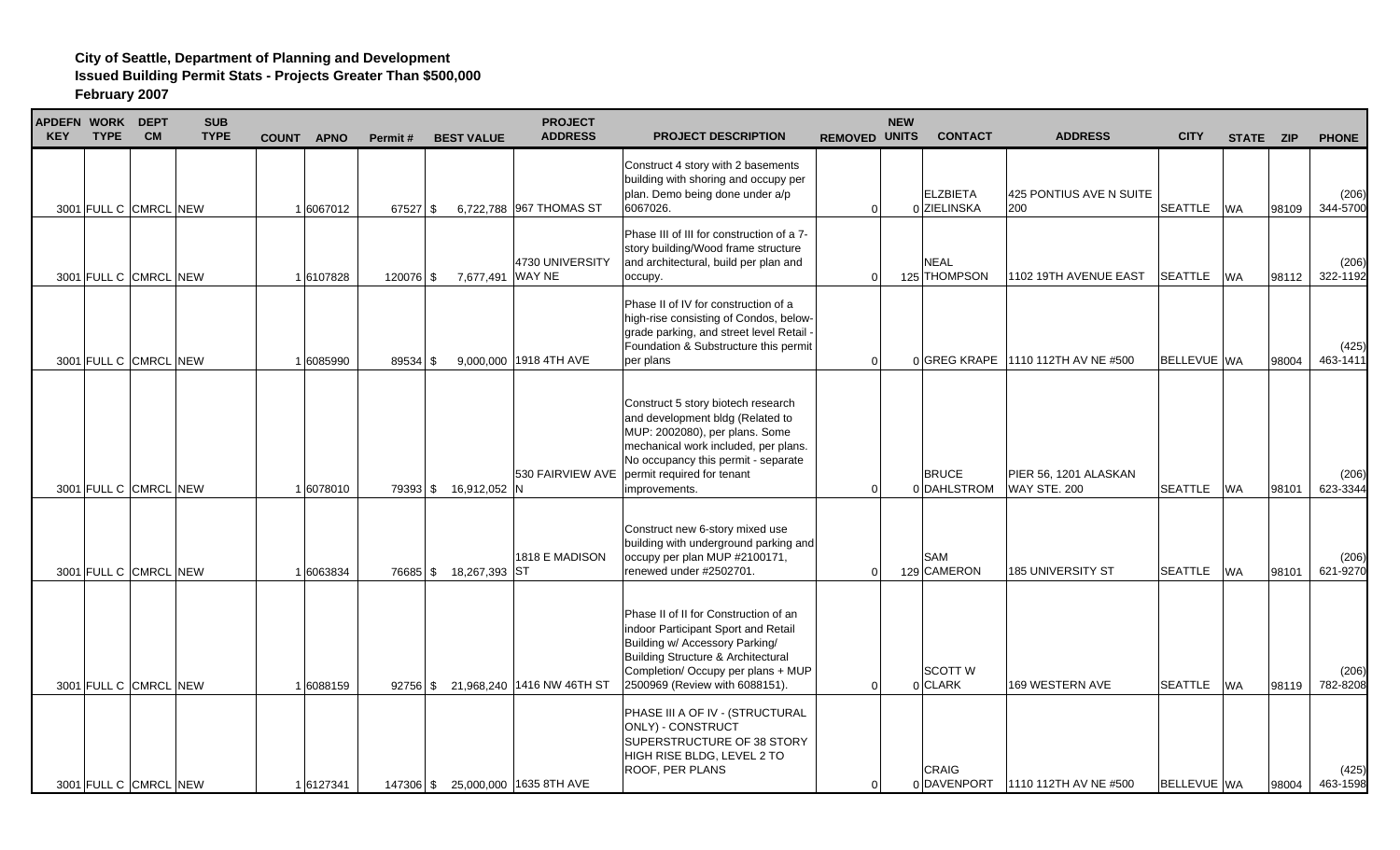| APDEFN WORK DEPT<br><b>KEY</b> | <b>TYPE</b>    | <b>CM</b>               | <b>SUB</b><br><b>TYPE</b> | <b>COUNT</b><br><b>APNO</b> | Permit#     | <b>BEST VALUE</b>      | <b>PROJECT</b><br><b>ADDRESS</b>         | <b>PROJECT DESCRIPTION</b>                                                                                                                                                                                                    | <b>REMOVED UNITS</b> | <b>NEW</b> | <b>CONTACT</b>               | <b>ADDRESS</b>                       | <b>CITY</b>                 | STATE ZIP |       | <b>PHONE</b>      |
|--------------------------------|----------------|-------------------------|---------------------------|-----------------------------|-------------|------------------------|------------------------------------------|-------------------------------------------------------------------------------------------------------------------------------------------------------------------------------------------------------------------------------|----------------------|------------|------------------------------|--------------------------------------|-----------------------------|-----------|-------|-------------------|
|                                |                | 3001 FULL C CMRCL NEW   |                           | 1 6091904                   |             | 98119 \$ 27,400,307 ST | 800 REPUBLICAN                           | Phase 3B of 3 for construction of a<br>research lab. Architectural<br>completion, and occupy, per plans.<br>(Phase Three split into two phases<br>after intake.)                                                              | $\Omega$             |            | <b>JODI</b><br>0 PATTERSON   | 26456 MARINE VIEW DR S               | <b>DES</b><br><b>MOINES</b> | <b>WA</b> | 98198 | (425)<br>681-4718 |
|                                |                | $3001$ FULL + CMRCL NEW |                           | 1 6119975                   | 137176 \$   |                        | 3,596,437 521 WALL ST                    | Install four steel and glass canopies,<br>over entry and at north east and south<br>west corners of building, per plan.<br>Facade changes under 6118270.                                                                      | $\Omega$             |            | <b>DEBORAH</b><br>$0$ HART   | 2440 WESTERN AVE<br>SUITE 611        | <b>SEATTLE</b>              | <b>WA</b> | 98121 | (206)<br>387-5033 |
| <b>COMMERCIAL NEW</b>          |                |                         |                           | 21                          |             | \$158,766,844          |                                          |                                                                                                                                                                                                                               | $\mathbf{0}$         | 263        |                              |                                      |                             |           |       |                   |
|                                | 3001 FULL C MF |                         | <b>NEW</b>                | 1 6094827                   | $102281$ \$ |                        | 580,500 12337 10TH PL NE                 | Construct new 3-unit townhouse with<br>attached garages per plan. (Review &<br>tracking under 6079379)                                                                                                                        | $\Omega$             |            | <b>JENNIFER</b><br>3 MCCULLY | 5600 A KIRKWOOD AV N<br><b>STE A</b> | <b>SEATTLE</b>              | <b>WA</b> | 98103 | (206)<br>784-4505 |
|                                | 3001 FULL C MF |                         | <b>NEW</b>                | 16094828                    | 102282 \$   |                        | 580,500 12337 10TH PL NE                 | Construct new 3-unit townhouse with<br>basement garages per plan. (Review<br>& tracking under 6079379)                                                                                                                        | $\Omega$             |            | <b>JENNIFER</b><br>3 MCCULLY | 5600 A KIRKWOOD AV N<br><b>STE A</b> | <b>SEATTLE</b>              | <b>WA</b> | 98103 | (206)<br>784-4505 |
|                                | 3001 FULL C MF |                         | <b>NEW</b>                | 1 6093724                   | $100696$ \$ |                        | 620,761 12333 10TH PL NE                 | Establish use as townhouse and<br>const(1) 4-unit townhouse with<br>attached garages per plan. (Review<br>and processing under 6084202).                                                                                      | ∩                    |            | <b>MIKLOS</b><br>4 KOHARY    | 5600 KIRKWOOD PL N                   | <b>SEATTLE</b>              | <b>WA</b> | 98103 | (206)<br>784-4505 |
|                                | 3001 FULL C MF |                         | <b>NEW</b>                | 16101427                    | 111282 \$   |                        | <b>1508 CALIFORNIA</b><br>697,181 AVE SW | Establish use for townhouses and<br>construct new 5-unit townhouse<br>structure with on-site surface parking,<br>per plan.                                                                                                    | $\Omega$             |            |                              | 5 PAUL CESMAT 2715 CALIFORNIA AV SW  | <b>SEATTLE</b>              | <b>WA</b> | 98116 | (206)<br>940-2080 |
|                                | 3001 FULL C MF |                         | <b>NEW</b>                | 16095755                    | 103542 \$   | 2,225,000 AVE N        | 120 WESTLAKE                             | Phase 1 of 3 - Construction of 11-<br>story high-rise mixed use structure w/<br>3-story underground parking plus<br>associated grading + site<br>improvements all per plans<br>(Shoring/Excavation/Demo only this<br>permit). | $\Omega$             |            |                              | 0 LARRY ALLEN 26456 MARINE VIEW DR S | DES<br><b>MOINES</b>        | <b>WA</b> | 98198 | (206)<br>914-5820 |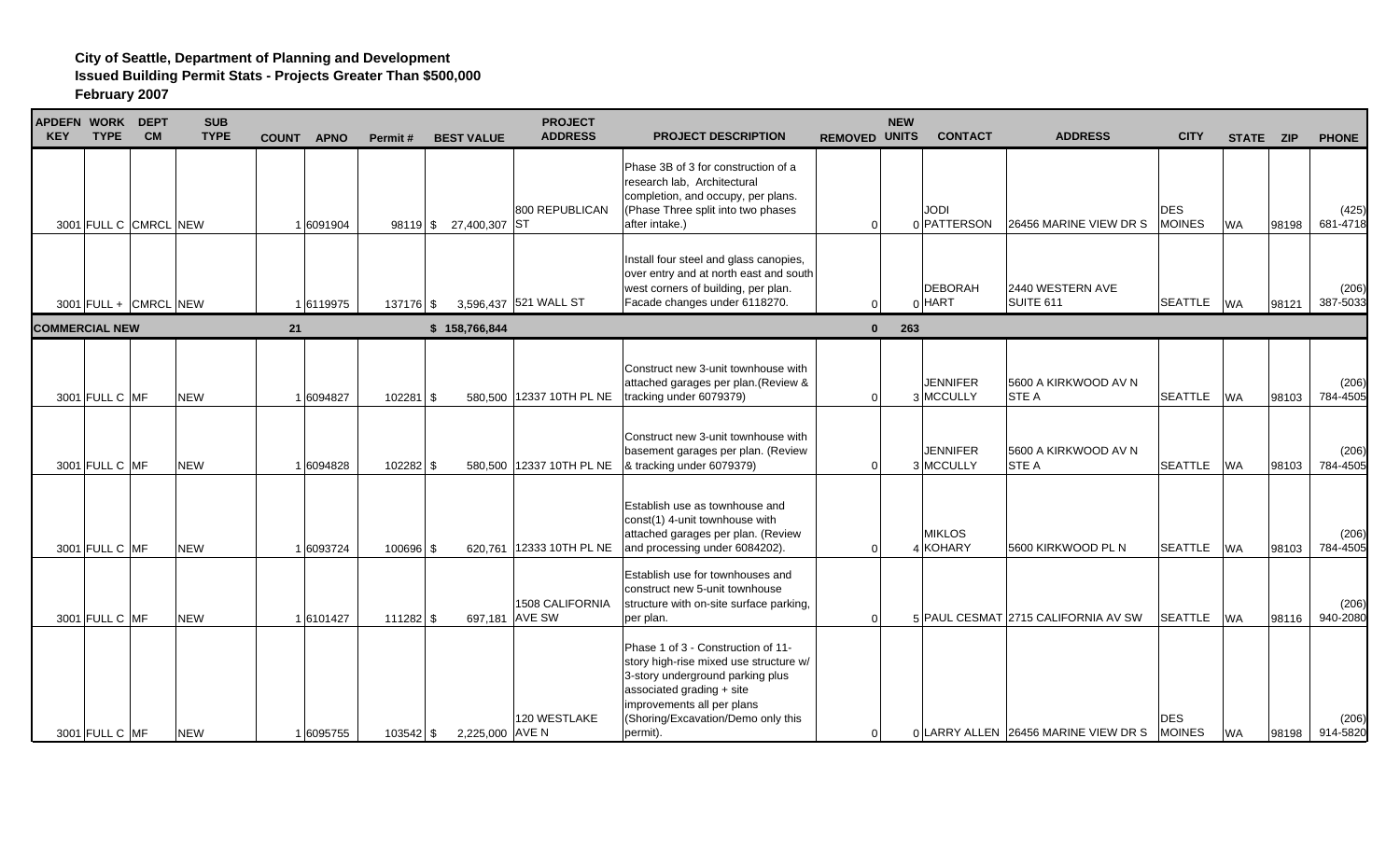| <b>APDEFN WORK DEPT</b><br><b>KEY</b> | <b>TYPE</b>      | <b>CM</b> | <b>SUB</b><br><b>TYPE</b> | <b>COUNT</b>   | <b>APNO</b> | Permit#     | <b>BEST VALUE</b> | <b>PROJECT</b><br><b>ADDRESS</b> | <b>PROJECT DESCRIPTION</b>                                                                                                                                                                                                                                                                                               | <b>REMOVED UNITS</b> | <b>NEW</b> | <b>CONTACT</b>              | <b>ADDRESS</b>                       | <b>CITY</b>                 | STATE ZIP |       | <b>PHONE</b>      |
|---------------------------------------|------------------|-----------|---------------------------|----------------|-------------|-------------|-------------------|----------------------------------|--------------------------------------------------------------------------------------------------------------------------------------------------------------------------------------------------------------------------------------------------------------------------------------------------------------------------|----------------------|------------|-----------------------------|--------------------------------------|-----------------------------|-----------|-------|-------------------|
|                                       | 3001 FULL C MF   |           | <b>NEW</b>                |                | 6097227     | $105610$ \$ |                   | 4,033,764 401 9TH AVE N          | Phase I of III for construction of a six<br>story, 99 unit apartment building with<br>ground floor retail. Parking for 121<br>vehicles will be located in below grade<br>garage/Shoring Excavation and<br>Grading only this phase/ per plans                                                                             | $\Omega$             |            | <b>JODI</b><br>99 PATTERSON | 26456 MARINE VIEW DR S               | <b>DES</b><br><b>MOINES</b> | <b>WA</b> | 98198 | (425)<br>681-4718 |
|                                       | 3001 FULL C MF   |           | <b>NEW</b>                |                | 6093227     | 100009 \$   |                   | 5,855,445 714 DENNY WAY          | Phase II of II for construction of a 6-<br>story building containing 3,936 sq.ft.<br>of retail at ground level and 53<br>residential units above. Parking for 38<br>vehicles to be provided at and below<br>grade. Project includes 4,570 cu.yds.<br>of Grading/Building Architectural &<br>Structural/ Occupy per plans | $\Omega$             |            | <b>JODI</b><br>53 PATTERSON | 26456 MARINE VIEW DR S MOINES        | <b>DES</b>                  | <b>WA</b> | 98198 | (425)<br>681-4718 |
| <b>MULTIFAMILY NEW</b>                |                  |           |                           | $\overline{7}$ |             |             | \$ 14,593,151     |                                  |                                                                                                                                                                                                                                                                                                                          | $\bf{0}$             | 167        |                             |                                      |                             |           |       |                   |
|                                       | 3001 FULL C SF/D |           | ADD/ALT                   |                | 6080165     | 81717S      |                   | 1826 DARTMOUTH<br>650,300 AVE W  | Partially rebuild an existing single<br>family dwelling with ground level and<br>upper floor addition, with extensive<br>interior alterations, per plans.                                                                                                                                                                | $\Omega$             |            |                             | 0 BRITTANI ARD PO BOX 99486          | <b>SEATTLE</b>              | <b>WA</b> | 98139 | (206)<br>282-7990 |
| <b>SINGLE FAMILY ADD/ALT</b>          |                  |           |                           |                |             |             | 650.300           |                                  |                                                                                                                                                                                                                                                                                                                          | $\mathbf{0}$         | $\Omega$   |                             |                                      |                             |           |       |                   |
|                                       | 3001 FULL C SF/D |           | <b>NEW</b>                |                | 1 6112772   | 127160 \$   |                   | 3715 MAGNOLIA<br>514.883 BLVD W  | Establish use as single family<br>dwelling and construct (1) family<br>dwelling w/ attached garage, grading<br>of 443 cubic yards, and temporary<br>shoring of the south property line, per<br>plan                                                                                                                      | $\Omega$             |            | GARY<br>1 D'AMORA           | 16239 LAKE HILLS<br><b>BOULEVARD</b> | <b>BELLEVUE WA</b>          |           | 98006 | (425)<br>653-3512 |
|                                       | 3001 FULL C SF/D |           | <b>NEW</b>                |                | 1 6069616   | 70355 \$    | 547,000 ST        | 2815 SW DAKOTA                   | demolish one existing duplex.<br>Establish use as townhouses.<br>Construct one single family structure<br>and one 2-unit townhouse with<br>attached garages per plan. This A/P<br>is for 2-unit townhouse.                                                                                                               | $\Omega$             |            | <b>ANDREW</b><br>2 NOVION   | 3316 NE 125TH ST                     | <b>SEATTLE</b>              | <b>WA</b> | 98125 | (206)<br>679-7023 |